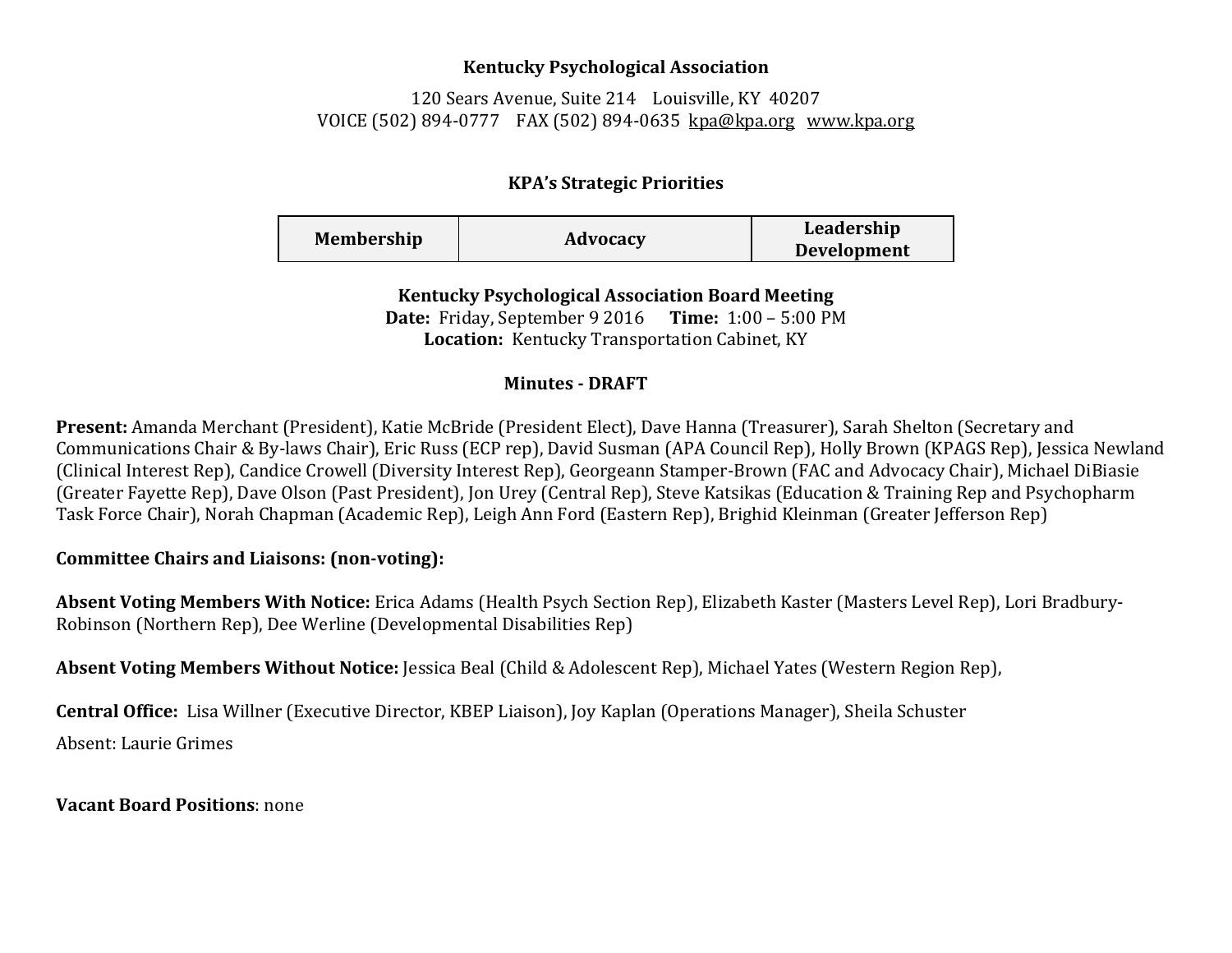| <b>TOPIC</b>                                                                    |                                                                                                                                                                                                                                                                                                                                                                                                                                                                                                                                                                                                                                                                                                                                                                                                                                                                                                                                                                              | <b>CONCLUSION</b>                                                            |
|---------------------------------------------------------------------------------|------------------------------------------------------------------------------------------------------------------------------------------------------------------------------------------------------------------------------------------------------------------------------------------------------------------------------------------------------------------------------------------------------------------------------------------------------------------------------------------------------------------------------------------------------------------------------------------------------------------------------------------------------------------------------------------------------------------------------------------------------------------------------------------------------------------------------------------------------------------------------------------------------------------------------------------------------------------------------|------------------------------------------------------------------------------|
| <b>Call to Order and</b><br>Roll Call/<br>President's<br><b>Remarks</b>         | Amanda Merchant called the meeting to order at 1:05 PM. Roll was<br>called.                                                                                                                                                                                                                                                                                                                                                                                                                                                                                                                                                                                                                                                                                                                                                                                                                                                                                                  | No motion was made.                                                          |
| <b>Approval of</b><br><b>Minutes from</b><br>6/3/16                             | Minutes were distributed prior to the meeting. No discussion or<br>corrections.                                                                                                                                                                                                                                                                                                                                                                                                                                                                                                                                                                                                                                                                                                                                                                                                                                                                                              | A motion to approve the minutes was<br>made. Motion passed unanimously.      |
| Organizational<br>Leadership<br>Development:<br><b>Financial Report</b>         | Financial Report was distributed prior to the meeting. David Hanna<br>provided an overview of the report, and a discussion followed. No<br>changes were made.                                                                                                                                                                                                                                                                                                                                                                                                                                                                                                                                                                                                                                                                                                                                                                                                                | A motion was made to accept the report.<br>Motion passed unanimously.        |
| <b>Kentucky</b><br>Psychological<br><b>Foundation</b>                           | Cay Shawler provided an overview of and update on KPF activities and<br>requested donations for the silent auction at the KPA Annual<br>Convention. Lisa Willner referenced the importance of participation by<br>Board Members.                                                                                                                                                                                                                                                                                                                                                                                                                                                                                                                                                                                                                                                                                                                                             | No motion was made.                                                          |
| <b>APA Council Report</b>                                                       | David Susman provided a summary of the most recent APA Council<br>meeting. Related to the outcome of the Hoffman report, a motion was<br>passed to amend the Ethics Code to prohibit psychologists from<br>participating in acts of torture. This amendment will go into effect on<br>01/01/17. A motion was put forward to allow military psychologists<br>to provide psychological services to detainees. This motion was not<br>passed and is being revised. There is also a search committee for the<br>next APA CEO that is actively seeking candidates. The usefulness of<br>GRE cut-off scores for admission decisions for graduate programs in<br>psychology was discussed with a sentiment generally expressed to<br>move away from utilizing GRE scores. A Friends of Psychology<br>category of APA membership is also being developed to grow<br>membership. The second Hoffman Report review has been indefinitely<br>suspended pending additional legal action. | No motion was made.                                                          |
| <b>ACTION ITEM:</b><br><b>APPROVAL OF</b><br>2017 Board<br><b>Meeting Dates</b> | The Board meeting dates for 2017 are 3/17, 6/2-3, 9/8, 12/8                                                                                                                                                                                                                                                                                                                                                                                                                                                                                                                                                                                                                                                                                                                                                                                                                                                                                                                  | A motion was made to approve the 2017<br>Board Meeting dates. Motion passed. |
|                                                                                 |                                                                                                                                                                                                                                                                                                                                                                                                                                                                                                                                                                                                                                                                                                                                                                                                                                                                                                                                                                              |                                                                              |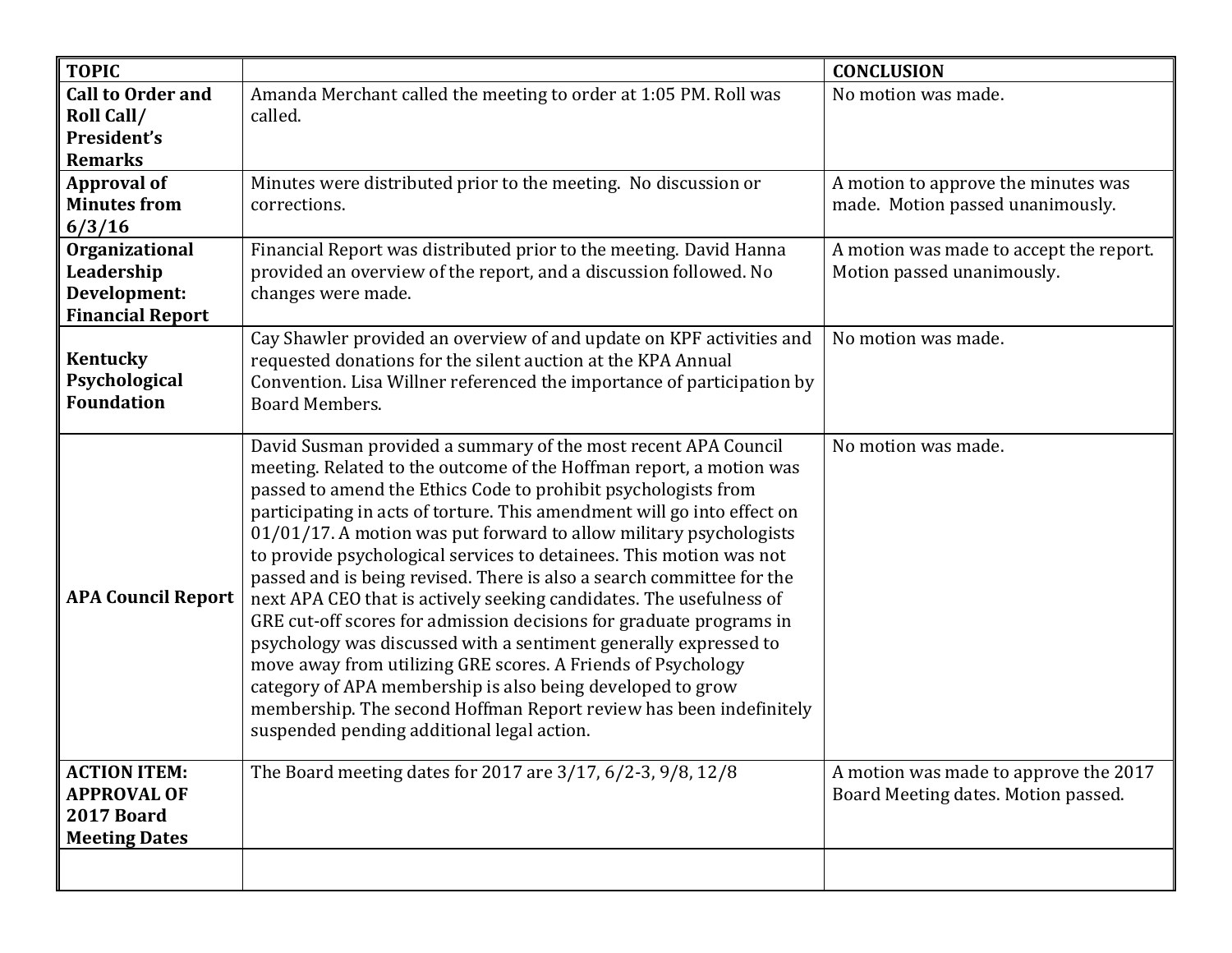| <b>Advocacy</b><br><b>Committee</b>                                              | Georgeann Stamper-Brown provided an update on legislation for the<br>inclusion of psychologists in physician definition for Medicaid<br>legislation is being put forth so that psychologists can practice<br>independently without physician supervision in certain settings. The<br>PAC online donation feature is up and running at<br>kpa@squarespace.com and a link also appears on the KPA website. An<br>online survey of advocacy priorities has been distributed to KPA<br>membership. A slide show was presented to show results of the<br>advocacy priorities survey thus far with 109 respondents.                                        | No motion was made.                                                                                                                                                            |
|----------------------------------------------------------------------------------|------------------------------------------------------------------------------------------------------------------------------------------------------------------------------------------------------------------------------------------------------------------------------------------------------------------------------------------------------------------------------------------------------------------------------------------------------------------------------------------------------------------------------------------------------------------------------------------------------------------------------------------------------|--------------------------------------------------------------------------------------------------------------------------------------------------------------------------------|
| <b>ACTION ITEM: DPA</b><br><b>Evaluation</b>                                     | Results of the DPA evaluation were discussed. David Hanna led the<br>dialog.                                                                                                                                                                                                                                                                                                                                                                                                                                                                                                                                                                         | A motion was made to go in to Executive<br>Session. Motion was approved<br>unanimously. Another motion was made<br>to accept the DPA report. Motion was<br>passed unanimously. |
| <b>ACTION ITEM:</b><br><b>Annual Finance</b><br><b>Committee Report</b>          | The report was distributed prior to the meeting. David Hanna led a<br>discussion about the process and content of the report.                                                                                                                                                                                                                                                                                                                                                                                                                                                                                                                        | A motion was made to approve the<br>report. Motion passed unanimously.                                                                                                         |
| <b>Fayette County</b><br><b>Social Event</b>                                     | Michael Dibiase invited everyone to attend a KPA-related social event<br>he is hosting as Fayette Regional Representative.                                                                                                                                                                                                                                                                                                                                                                                                                                                                                                                           | No motion was made.                                                                                                                                                            |
| <b>DISCUSSION ITEM:</b><br>Legislative<br><b>Priorities</b>                      | Amanda Merchant led a discussion about the KPA Legislative Priorities<br>document that was circulated prior to the meeting. The KPA<br>Legislative Day has not yet been set.                                                                                                                                                                                                                                                                                                                                                                                                                                                                         | No motion was made.                                                                                                                                                            |
| <b>BOARD MEMBER</b><br><b>FORUM:</b><br><b>Board Retreat</b><br><b>Follow Up</b> | Amanda Merchant began a discussion of an update on initiatives that<br>emerged from the June 2016 Board Retreat. Willner provided an<br>overview of the membership in terms of recruitment and retention<br>and how the Membership Committee can commit to regular monthly<br>meetings and tasks. Sarah Shelton provided a summary and update on<br>the work group focused on universities offering psychology training<br>programs. David Susman provided a summary and update on the work<br>group focused on KPA-APA interface. Eric Russ provided a summary<br>and update on the work group focused on early career psychology<br>professionals. | No motion was made                                                                                                                                                             |